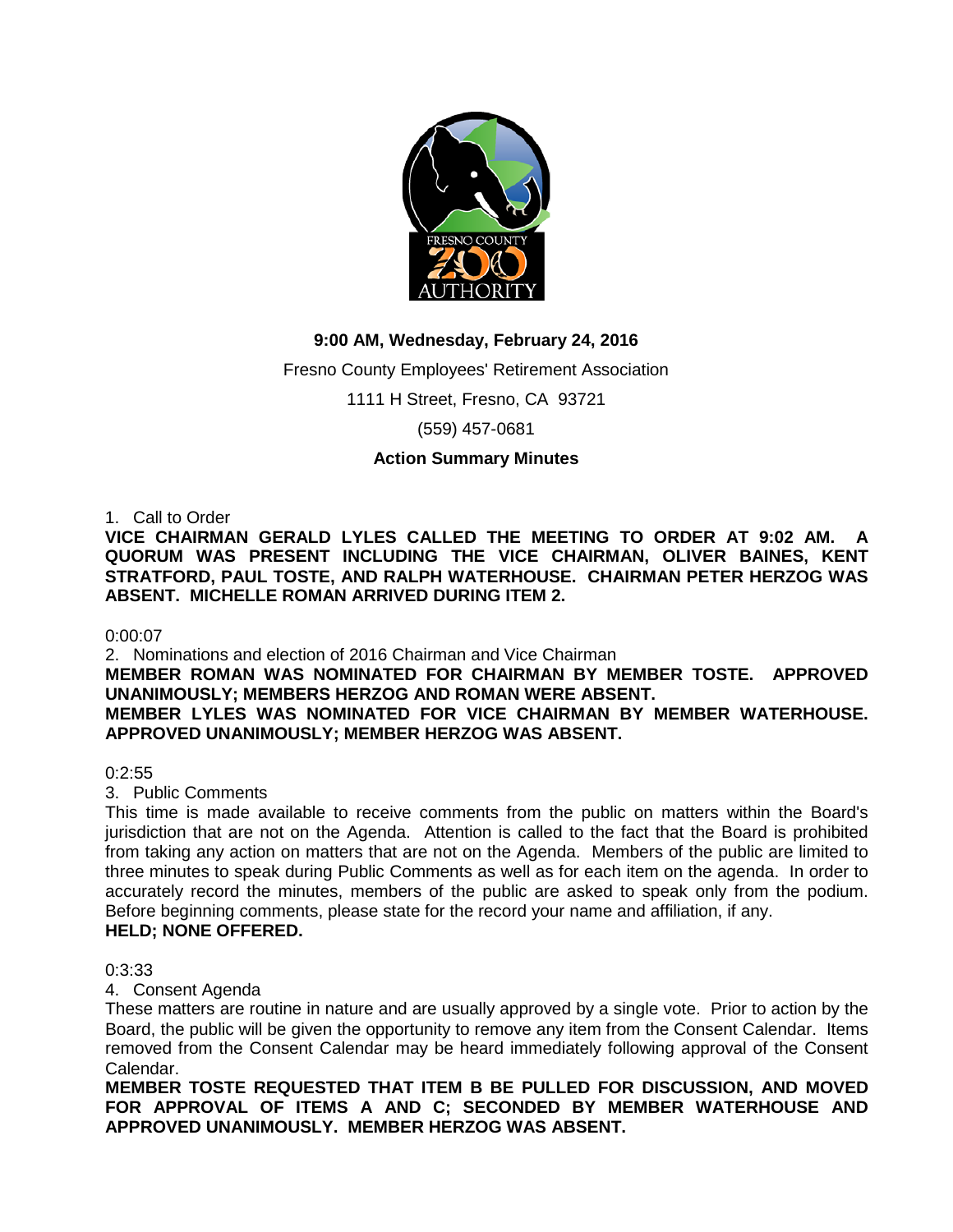**ITEM B: AFTER CLARIFICATION FROM COORDINATOR CATHY CROSBY THAT THE CORRECT INVOICE AMOUNT WAS \$31,815.15, AS SHOWN ON THE AGENDA ITEM, NOT \$29,594.15 AS ON THE PUBLISHED AGENDA, MEMBER TOSTE MOVED FOR APPROVAL, SECONDED BY MEMBER LYLES AND APPROVED UNANIMOUSLY**. **MEMBER HERZOG WAS ABSENT.**

- a. Review and approve minutes of December 9, 2016
- b. Review and approve payment of County of Fresno invoice for Professional and Specialized Services in the amount of \$29,594.15 for November and December 2015
- c. Receive Treasurer's Reports for November and December 2015, and January 2016

0:06:26

5. Receive Fresno Chaffee Zoo Director's report

**RECEIVED; DIRECTOR SCOTT BARTON REPORTED THAT THE SUCCESS OF AFRICAN ADVENTURE HAS BEEN GREATER THAN THEY HAD HOPED. VISITORS HAVE BEEN EXCITED AND DESCRIBE IT AS A GREAT VALUE. A VISITOR SURVEY IS PLANNED FOR SPRING, AND VISITORS FROM OTHER ZOOS HAVE BEEN IMPRESSED. SELECTION OF A DESIGNER FOR THE AFRICA RIVER EXHIBIT IS UNDERWAY, SCHEMATIC DESIGN IS IN PROCESS FOR A NEW TIGER EXHIBIT EXPANSION AND FOR THE SELECTION OF DESIGNERS FOR AN AMBASSADOR EDUCATION ANIMAL HOLDING AREA AND ANIMAL NUTRITION/ COMMISSARY BUILDING. HE EXPECTS TO MAKE A REQUEST FOR FUNDING FOR THESE PROJECTS WITHIN THE NEXT 3-4 MONTHS AND ANTICIPATES THE OPENING OF THE TIGER EXHIBIT IN 2017 AND AFRICA RIVER IN 2018.**

**THE DIRECTOR THEN DISCUSSED JANUARY'S FIRST ADMISSION INCREASE IN TEN YEARS AND THE FREE AND REDUCED ADMISSIONS AVAILABLE, STATING THAT THE ZOO WAS ONE OF THE LEAST EXPENSIVE IN THE COUNTRY. FACTORS INFLUENCING THE INCREASE INCLUDED DOUBLING THE SIZE OF THE ZOO, 13 ACRES OF NEW EXHIBITS, ADDING MANY LARGE ANIMALS, A 51% INCREASE IN FULL-TIME EMPLOYEES, AN INCREASE IN MINIMUM WAGE AFFECTING 50% OF EMPLOYEES, AND HEALTH BENEFITS COSTS. ATTENDANCE COMPARISONS WITH LAST YEAR SHOW A 42% INCREASE IN JANUARY AND FEBRUARY.** 

**MEMBER LYLES ASKED ABOUT RECENT LOCAL PRESS RELEASES. MEMBER TOSTE REQUESTED THAT THE ZOO CORPORATION CONSIDER ANNUAL REVIEWS OF ADMISSION PRICES WITH INCREMENTAL INCREASES AND EARLIER NOTIFICATION; MEMBER BAINES CONCURRED.**

## 0:24:30

6. Receive Fresno Chaffee Zoo Corporation Chief Financial Officer's reports for November 2015 **RECEIVED; BRIAN GOLDMAN REPORTED THAT THEY ARE STILL CLOSING OUT THE BOOKS ON 2015, AND REVENUE IS FAR AHEAD OF PROJECTIONS. REVENUE IS UP 10% OVER LAST YEAR, 2015 EXPENSES WILL BE VERY CLOSE TO BUDGET; ATTENDANCE WAS UP BY 100,000; FUNDRAISING FOR AFRICAN ADVENTURE WAS SUCCESSFUL; OPERATING SURPLUS WILL EXCEED \$1M, YEAR-TO-DATE CONCESSIONS AND GIFT SHOP ARE UP 40% AND 21%, RESPECTIVELY. ADMISSION REVENUE IS 20% OF THE BUDGET; THROUGH THE END OF FEBRUARY, MEMBERSHIP IS 30% AHEAD OF BUDGET. BY THE NEXT MEETING, THE END OF YEAR UNAUDITED NUMBERS, AS WELL AS JANUARY, FEBRUARY AND POSSIBLY MARCH FIGURES WILL BE AVAILABLE.**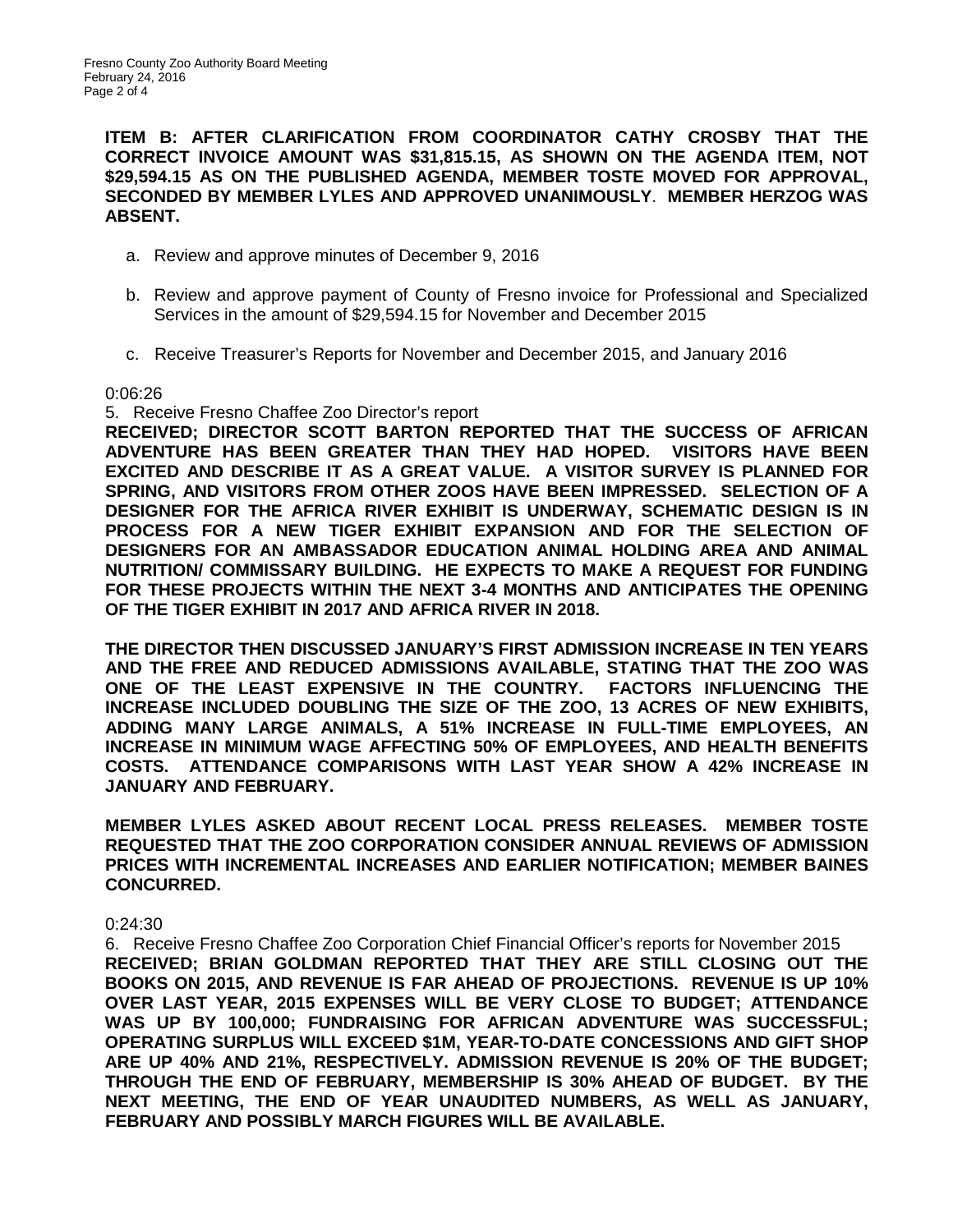# **MEMBER TOSTE ASKED ABOUT THE ZOO CORP'S INVESTMENTS AND MR. GOLDMAN DISCUSSED THEIR ENDOWMENT FUND FOR ALL GIFTS RECEIVED.**

0:31:10

- 7. Fresno Chaffee Zoo Corporation 2016 budget requests
	- a. Approve Fresno's Chaffee Zoo Corporation fiscal year 2016 Measure Z Operating funds totaling \$4,250,120 for reimbursement of Animal and Veterinary salary and benefits, Animal Food, Utilities, and Bank Fees to wire reimbursement funds to the Zoo
	- b. Approve Fresno's Chaffee Zoo Corporation fiscal year 2016 Measure Z Capital funds totaling \$20,000 for Animal Acquisition and Transportation and bank fees for reimbursement of capital claims

**CHIEF FINANCIAL OFFICER GOLDMAN PRESENTED THE OPERATIONS REQUEST AND STATED THAT OPERATING BUDGET ASSUMPTIONS INCLUDE PROJECTED ATTENDANCE OF 850,000; THE ADDITION OF 15 FULL TIME STAFF FOR A TOTAL OF 131 FULL-TIME AND 87 PART-TIME POSITIONS; INCREASED COSTS RELATED TO AFRICAN ADVENTURE; ADMISSION PRICE INCREASES, WITH NO INCREASE IN GIRAFFE FEEDING, STINGRAY BAY OR SCHOOL GROUP PRICES; AND \$10 OFF A FAMILY MEMBERSHIP FOR FRESNO COUNTY RESIDENTS.**

#### **1:06:50 ops vote**

**AFTER DISCUSSION AND PUBLIC COMMENT, MEMBER TOSTE MADE A MOTION, SECONDED BY MEMBER LYLES, TO APPROVE THE OPERATIONS BUDGET REQUEST. THE MOTION WAS APPROVED UNANIMOUSLY. MEMBER HERZOG WAS ABSENT. THE MOTION WAS LATER RE-STATED FOR CLARITY; THE RE-VOTE WAS ALSO UNANIMOUS.**

**MR. GOLDMAN PRESENTED THE CAPITAL REQUEST STATING THAT TRANSPORTATION COSTS FOR ANIMALS ARE ANTICIPATED THIS YEAR, BUT UNCERTAIN AT THIS TIME.**  1:13:50 CAP VOTE **AFTER DISCUSSION AND CLARIFICATION OF THE TOTAL AMOUNT OF \$20,200 AS STATED IN THE AGENDA ITEM, NOT \$20,000 AS ON THE PUBLISHED AGENDA, MEMBER TOSTE MOVED FOR APPROVAL, SECONDED BY MEMBER LYLES AND THE REQUEST WAS APPROVED UNANIMOUSLY**. **MEMBER HERZOG WAS ABSENT.**

#### 1:14:14

8. Receive report on update to Zoo Authority website and provide direction to staff

**BOARD COORDINATOR CATHY CROSBY PRESENTED THREE POSSIBLE OPTIONS FOR THE WEBSITE. AFTER DISCUSSION, THE CONSENSUS OF MEMBERS WAS TO REMAIN INDEPENDENT OF THE COUNTY OF FRESNO'S WEBSITE, PURSUE OPTION 2, AND TO DIRECT COUNTY GRAPHICS AND IT STAFF TO DEVELOP AN UPDATED SITE WITH A CONTEMPORARY LOOK AND FEATURES WITHIN THE COST ESTIMATE GIVEN.**

#### 1:27:06

9. Receive Staff Reports

**TREASURER JEFF BLANKS INTRODUCED SENIOR ACCOUNTANT MEGAN MARKS, WHO ALONG WITH ACCOUNTANT VALERIE DURLAM, WILL BE TAKING OVER OPERATIONAL RESPONSIBILITY FOR THE TREASURER FUNCTION. HE ALSO STATED HE WILL CONTINUE OVERSIGHT AT LEAST THROUGH JUNE TO PREPARE THE FINAL BUDGET-TO-ACTUAL REPORT FOR THE AFRICAN ADVENTURE PROJECT AND ASSIST WITH THE 2016-17 ADMINISTRATIVE BUDGET.**